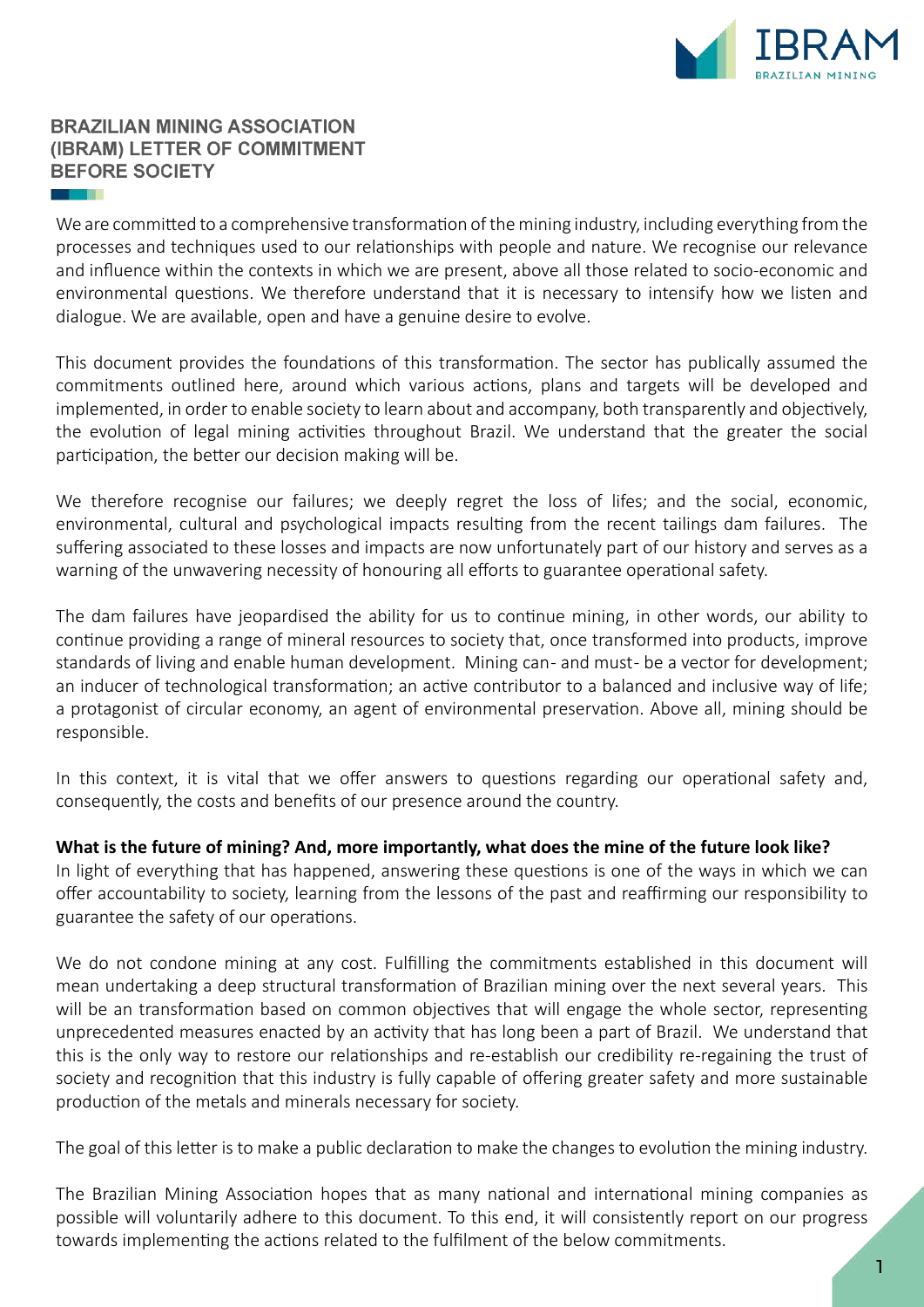

#### **OPERATIONAL SAFETY**

a provinci

The Brazilian Mining Association believes that the identification of risks and dangers and the ability to control them through effective risks management and mitigation processes are vital to ensuring that the operations of any economic activity present a level of safety that meets or exceeds the required standards.

#### **Actions**

1. Contribute to a new framework of standards and laws that aim to regulate mining into the future.

2. Foster the creation of a centre of excellence for operational safety and research and development (R&D) within the mining sector to share and develop good practices.

3. Publish an annual report on operational safety developed through collaborative forums between mining companies, academic institutions and non-governmental organisations.

#### **TAILINGS DISPOSAL DAMS AND STRUCTURES**

The Brazilian Mining Association will make every possible effort to ensure that the management of tailings disposal dams and structures meet the best global standards, publicising all information regarding their safety, any impacts resulting from incidents and the actions to be taken in emergency situations.

#### **Actions**

1. Provide greater transparency and visibility to the management and use of dams;

2. Carry out research in optimising processing with academia and suppliers, in order to

reduce the generation of tailings and adopt new disposal practices;

3. Encourage companies to prioritise a cautious approach to managing dam risks, publicising mitigatory actions to ensure transparency and visibility.

#### **OCCUPATIONAL HEALTH AND SAFETY**

The Brazilian Mining Association expresses its commitment to the health and safety of its employees, whether direct or indirect, applying and expanding innovative measures that induce good practices which guarantee occupational health and appropriate work conditions, thus preserving both life and our way of life.

#### **Actions**

1. Aim to eliminate fatalities and incapacitating occupational diseases;

2. Guarantee that risk managements is efficiently integrated throughout our processes, in turn becoming a reference in Brazil.

3. Promote investment in technological innovation, research, development and training focused on promoting health and an appropriate work environment, in order to minimise risk exposure to people.

#### **MITIGATION OF ENVIRONMENTAL IMPACTS**

As in any other productive activity, the mining industry generates environmental impacts. However, before our impacts begin we conduct studies aimed at preventing, mitigating, recovering and/or compensating these via environmental controls. Fully aware of our responsibility, the Brazilian mining sector commits to improving environmental impact studies and existing environmental controls, thus contributing to the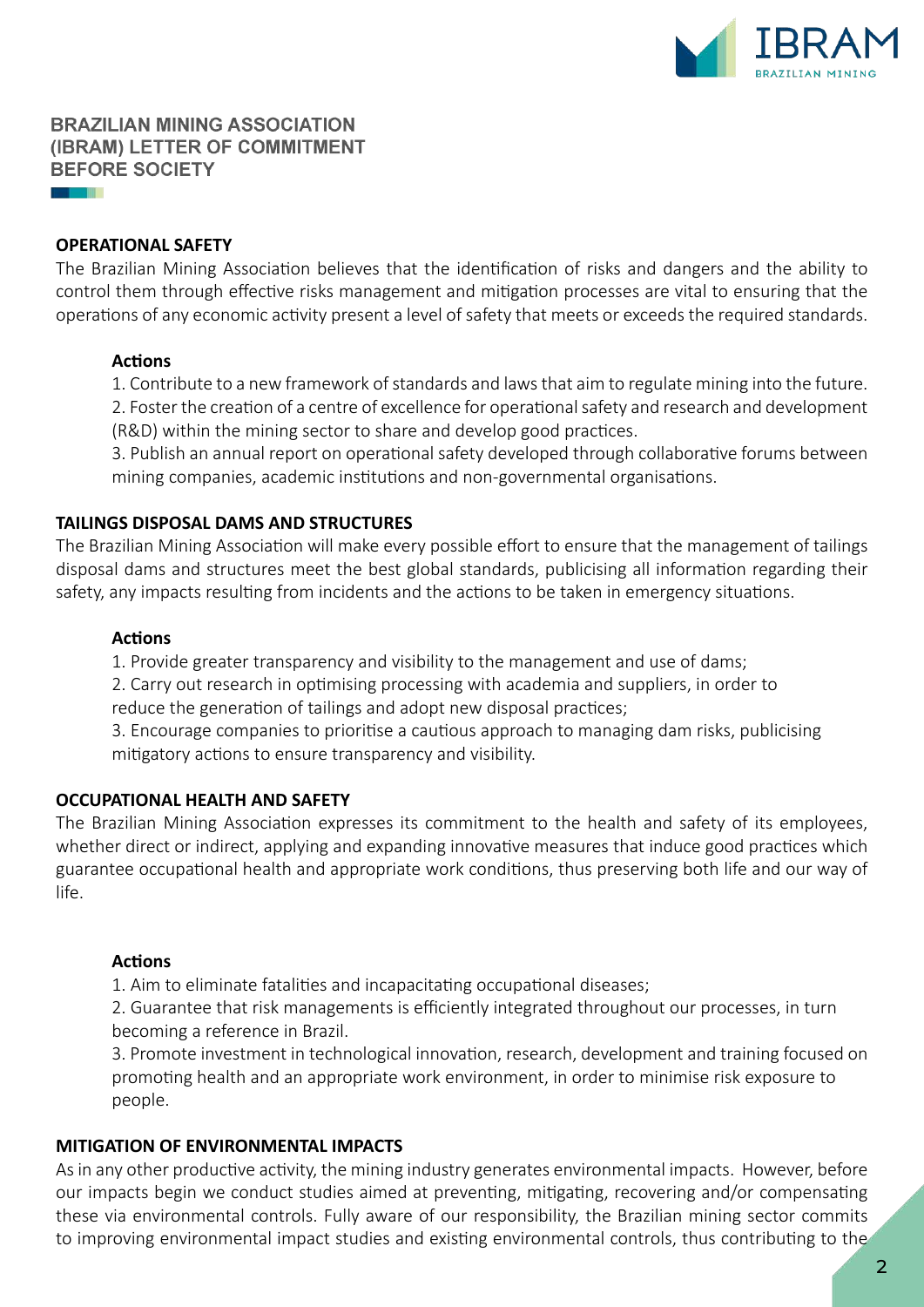

preservation of ecosystems and biodiversity.

## **Actions**

1. Incorporate all environmental control measures into business plans seeking to improve mining processes. Develop and optimize technologies that guarantee the improvement of environmental controls;

2. Plan, implement and operationalise mine closure measures and minimise environmental liabilities associated with our operations, with the involvement of society.

3. Encourage companies that operates within the same region to implement best practices related to environmental controls, identifying synergies and potential for positive impacts.

## **LOCAL AND FUTURE DEVELOPMENT OF TERRITORIES**

The Brazilian Mining Association will encourage the mining sector ensure our development coexisting harmoniously with other economic segments, contributing to the preservation of their viability and respecting local dynamics. It is therefore understood that mining activities must be inclusive and capable of effectively sharing value with all parties affected by our activities into future in the territories in which the activities take place or exert an influence.

## **Actions**

1. Promote multi-sector governance in mining territories to define a positive and transformative agenda, sharing value with all stakeholders.

2. Encourage mining companies to voluntarily increase investments targeting local development and managing impacts.

3. Stimulate the adoption of Sustainable Development Objectives (SDO), in order to establish agendas for local development, taking into account the particularities and potential of each territory. 4. Encourage mining companies to create, implement and disseminate mining leadership programs across mining territories with a focus on long-term development.

#### **COMMUNITY RELATIONSHIPS**

The Brazilian Mining Association believes that relationships with the communities affected by mining activites must be guided by a proactive and respectful approach, including frank, inclusive and participatory dialogue that considers the local realities and expectations, striving for interactions that promote opportunities for free and equal expression.

## **Actions**

1. Develop programmes that meet the society's expectations in relation to health, safety, environment, community relations, diversity, inclusion, and impacts, amongst others, by way of a participatory dialogue process based on continuous improvement and evaluation;

2. Promote and expand society's access to dialogue channels with the mining sector, taking into account community interests in decision making;

3. Prepare mining professionals and communities for the challenges of the future, considering all interfaces and points of view;

4. In collaboration with communities, build transparency mechanisms for monitoring the application of Financial Compensation for the Exploration of Mineral Resources (CFEM).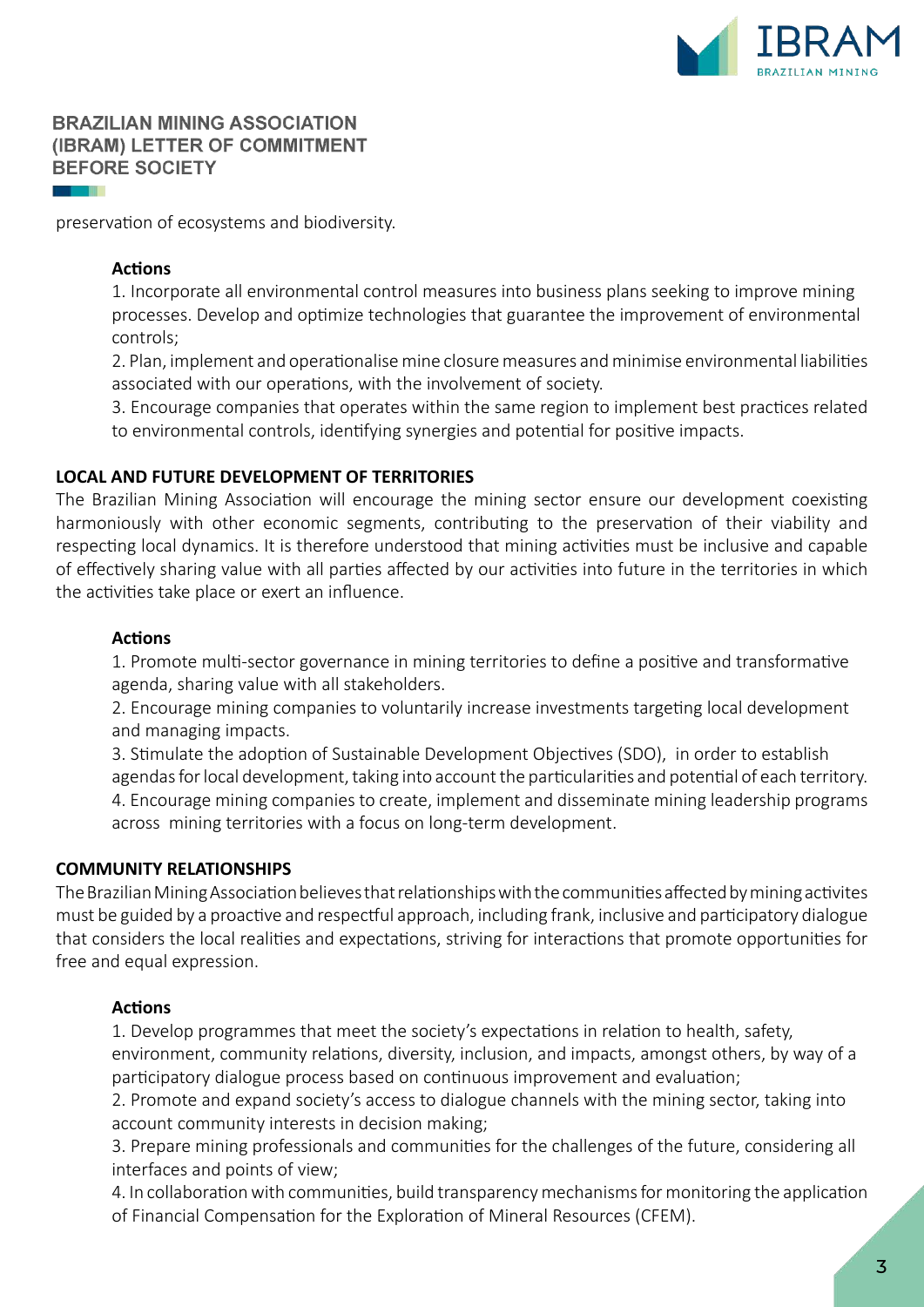

### **COMMUNICATION & REPUTATION**

The Brazilian Mining Association believes that all interactions and communication must occur in an accessible and comprehensible manner, in a timely, transparent and authentic manner. The sector will reinforce actions that are recognised by diverse stakeholders and which result in the improvement of management and operational practices.

#### **Actions**

1. Present the sector to society, including identified risks and mitigation actions in a timely,

- transparent, clear, coherent, simple, proactive and authentic manner;
- 2. Strengthen the institutional presence of the sector in municipal, state and federal spheres;
- 3. Encourage mining companies to adopt compliance programmes and practices.

## **DIVERSITY & INCLUSION**

The Brazilian Mining Association recognises that respect for diversity is essential to establishing social inclusion. In recognising the equal rights of all human beings, the mining sector recognizes the value of our individualities, and the respect for heterogeneity in all its forms: class, gender, ethnicity, sexual orientation, and disabilities, amongst others.

#### **Actions**

1. Encourage mining companies to foster work environments that value diversity and promote inclusion in such a way that employees are empowered to fulfil their potential and that can attract, retain and develop people;

2. Stimulate our companies to make the mining sector more diverse and inclusive through actions that value identities, particularly in regards to gender, ethnicity, LGBTQI+, persons with disabilities, refugees and traditional peoples;

3. Encourage the sector to prepare their internal environments for diversity & inclusion.

#### **INNOVATION**

The development and adoption of new technologies aims to increase the industrial efficiency of mining and reduce the socio-environmental impacts arising from our operations. The Brazilian Mining Association consider these to be essential to the business itself. By incorporation innovations into our processes, the sector reinforces its commitment to expand the collaboration related to finding solutions in conjunction with research and development centres, and create entrepreneurial opportunities for new projects.

#### **MEASURES**

1. Encourage increased investment in innovation and technology projects by mining companies, focusing on priority issues like safety, water, energy, tailings/waste and social development; 2. Expand the search for collaborative solutions through open innovation and cooperation between various agents by way of the Mining Hub, a space for innovation that is open to the mineral sector.

#### **WATER**

IBRAM commits to promoting and expanding the responsible use of water in processes, encouraging actions that target the preservation of water sources, both underground and surface, as well as through initiatives that increase the both the water availability in our rivers and the quality of water.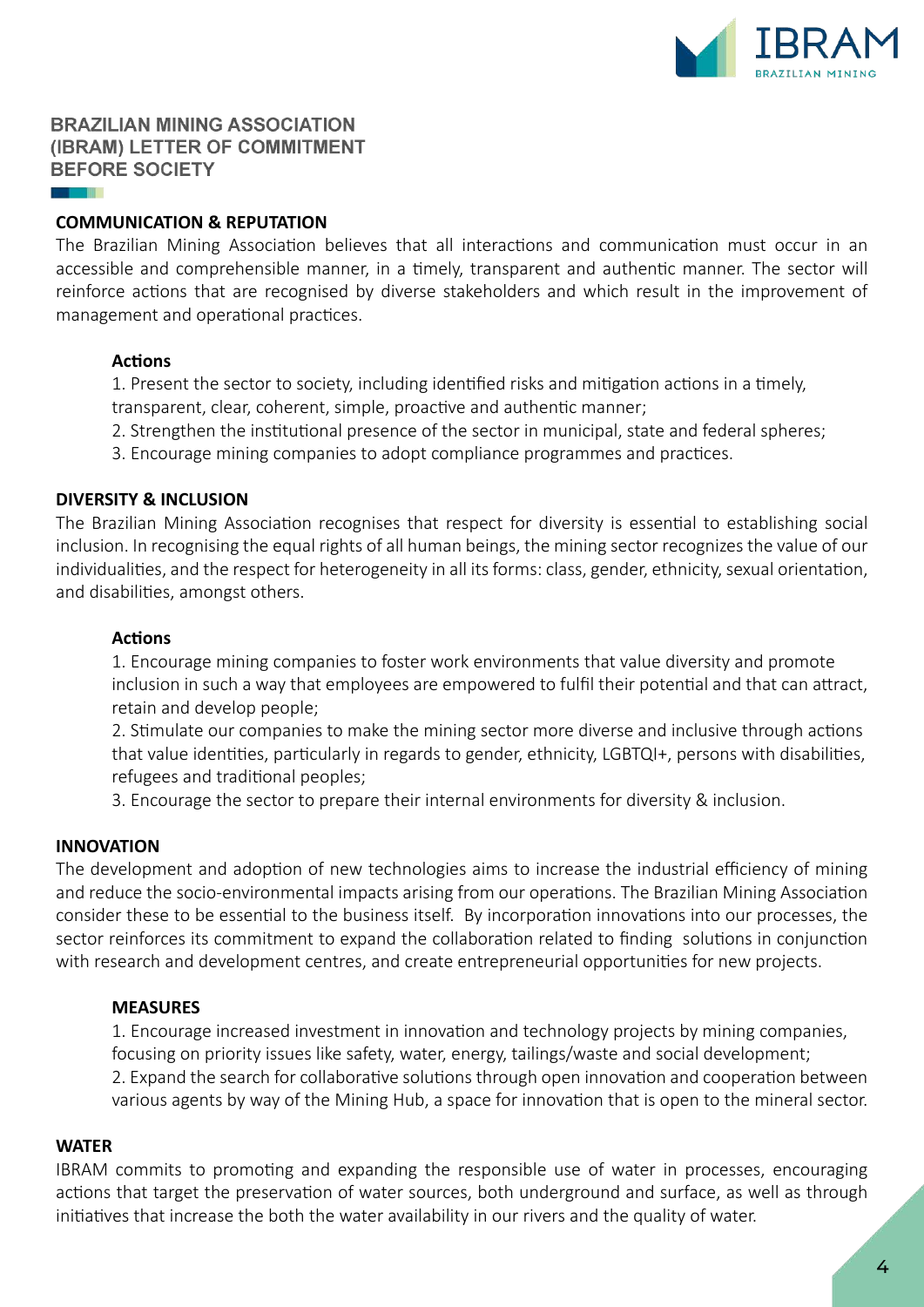

## **Actions**

1. Establish a uniform methodology to define performance indicators for water use and consumption, defining and publish gradual reduction targets;

2. Publish and make available all information concerning the use, consumption and quality of water and effluent used and produced by the mining industry;

3. Effectively participate in and support the watershed committees, increasing their scope to incorporate studies associated to climate change and propose strategic actions for the sector and society in general.

## **ENERGY**

**START** 

For the Brazilian Mining Association, the use of alternative energy sources is a key issue when discussing climate change and the increasing consumption of inputs in modern society. We recognize that this is on the agenda of both nations and economic sectors. The Brazilian mining industry will make an undoubted contribution in this field by examining our the energy consumption and putting forward proposals for change, increasing the efficiency of our processes, increasing the use of renewable energy and reducing the consumption of raw materials, in a clear demonstration of social responsibility and zeal for the sustainability of our operations.

## **Actions**

1. Promote a reduction in the consumption of natural energy inputs through improved efficiency of equipment and productive processes;

2. Increase the number of renewable energy sources within the energy matrix of mining activities;

3. Promote forums for the exchange of experiences and good practices/analysis of intra- and intersector benchmarking, as well as the preparation of technical guides.

#### **WASTE MANAGEMENT**

The management and reuse of the waste produced by the mineral industry are, in the view of the Brazilian Mining Association, amongst the biggest challenges of the sector, due to the volume of material generated by our operations. With the aim of contributing to the reduction of waste and increasing its re-use, the Brazilian mining industry assumes the commitment to make every effort to improve waste disposal, apply new technology and innovation to processes so as to reduce the amount produced, and foster business that can transform this waste into new products.

#### **Actions**

1. Encourage the strengthening of waste management, focusing on reducing the volume produced in collaboration with interested parties;

2. Promote and develop policies and studies of best practices for waste management (tailings, ] waste rock and other), thus reducing socio-environmental impacts;

3. Foster new business, focusing on the circular economy, in order to transform waste into new products.

This letter is the result of the involvement and reflections of 200 mining industry professionals and is endorsed by the body of executives and Brazil Members of IBRAM member companies.

Based on the endorsement and active participation of the member companies in relation to the